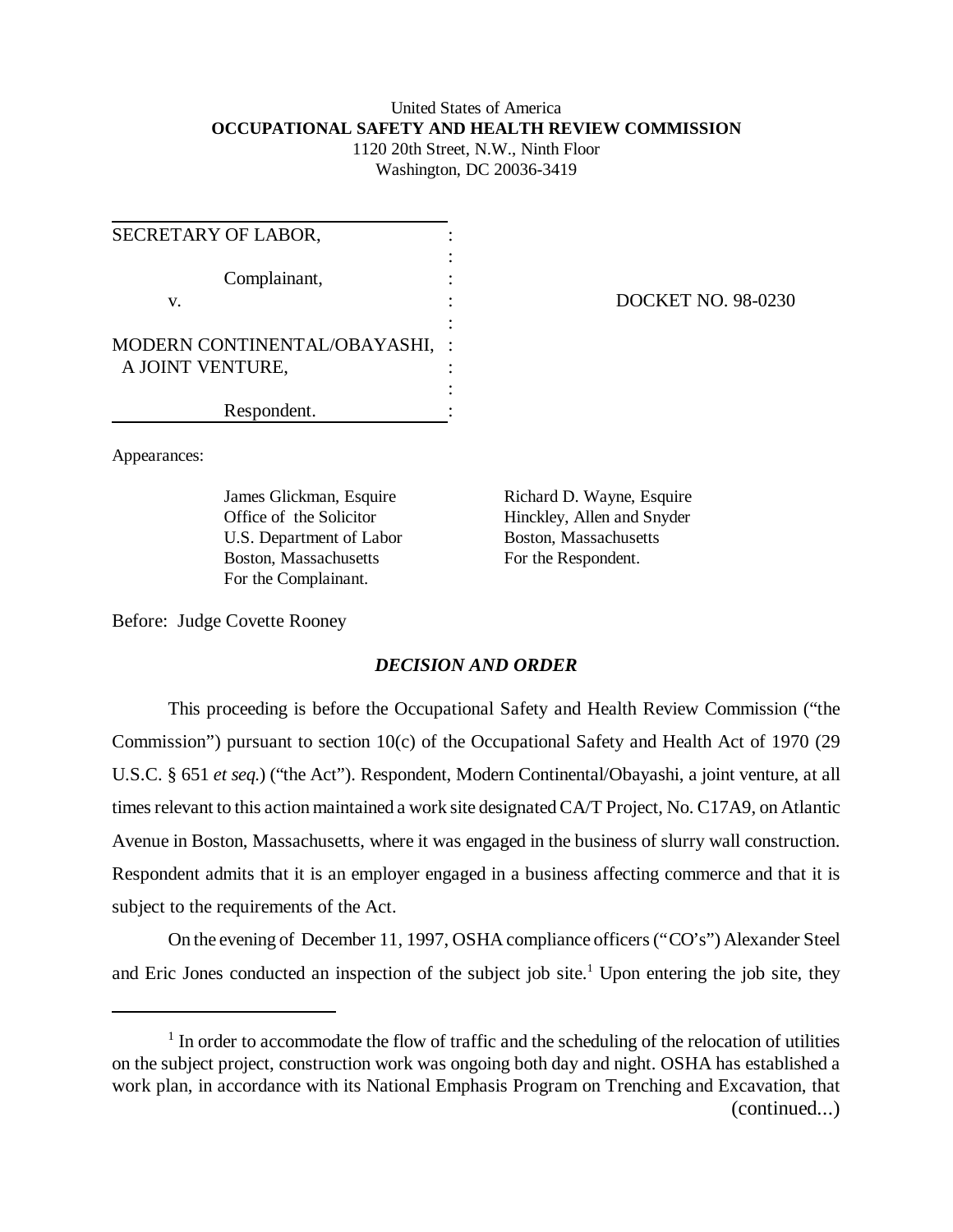observed the slurry wall operation in progress. As a result of this inspection, on January 5, 1998, Respondent was issued a serious citation alleging violations of 29 C.F.R. §§ 1926.502(i)(3) and 1926.502(i)(4), and a repeat citation for a violation 29 C.F.R. § 1926.501(b)(7)(ii), with a total proposed penalty of \$5,500.00. By filing a timely notice of contest, Respondent brought this proceeding before the Commission. The contested violations were the subject of the hearing held before the undersigned in Boston, Massachusetts on October 1 and 2, 1998. Counsel for the parties have submitted post-hearing briefs, and this matter is ready for disposition.

#### **The Slurry Wall Excavation Process**

The Commonwealth of Massachusetts is involved in a massive public works project called the Central Artery/Third Harbor Tunnel Project ("the Project"). The Project is a 14-year undertaking to replace the Central Artery, downtown Boston's central elevated highway, with an underground expressway and to construct a tunnel from downtown to Logan Airport. Respondent is a joint venture involved in building a portion of the new underground expressway beneath the Central Artery. As part of that work, Respondent is engaged in the construction of slurry walls. Slurry walls are sidewalls built downward along the perimeter of the Central Artery and future expressway that support the Central Artery while the land beneath it is excavated. (Tr. 20-21, 26-28, 49-52).<sup>2</sup>

Slurry walls are constructed in segments, or panels, that are 3.5 feet wide and 9 feet long and go below ground for 90 to 100 feet. Each panel is created by making a straight cut in the earth's surface with an excavator and a bucket attachment called a "clamshell." Concrete guide walls about 3.5 feet wide, 6 feet long and 4 feet deep are installed at the surface of the slurry wall excavation, and as the clamshell removes earth from the excavation through the guide walls slurry is poured into the excavation, also through the guide walls. Slurry is a mixture of water and bentonite, which, due to its liquidity and density, creates a hydraulic force with strength sufficient to hold the sidewalls in place without the necessity of using forms. Slurry also has a high viscosity which prevents water from filling the excavation and allows the clamshell to move up and down during the excavation process. Once

 $\frac{1}{2}$ (...continued)

includes doing night inspections because of the significant amount of nighttime trenching and excavation. The instant inspection was conducted pursuant to this plan. (Tr. 244-45, 286).

 ${}^{2}$ The term "Tr." refers to the official trial transcript.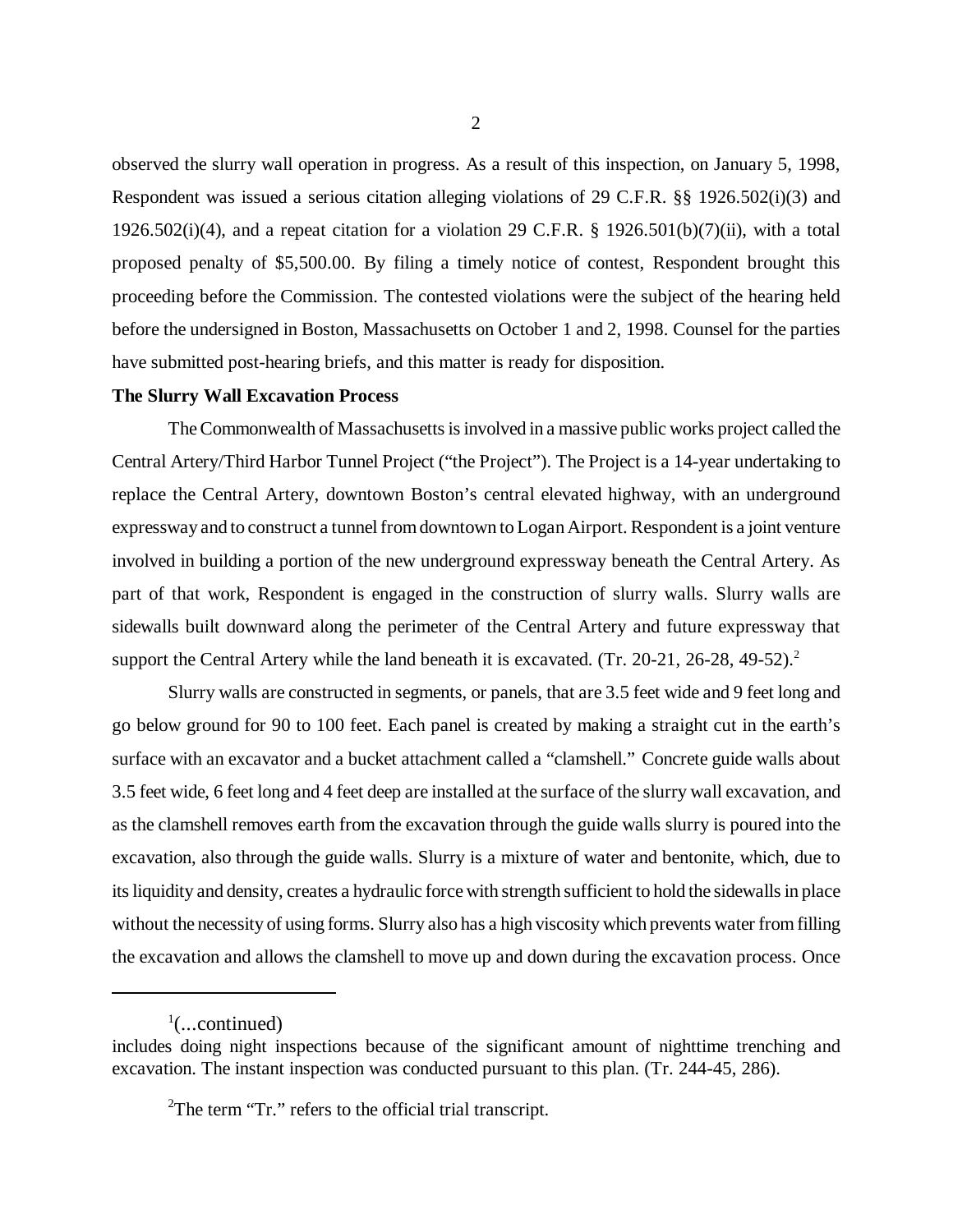the excavation reaches the required depth, steel beams are forced down into the slurry on top of one another until they are at grade level. The slurry is then removed and replaced with concrete, and the resulting concrete panels form the permanent sidewalls of the underground expressway. (Tr. 20-21, 28-32, 38-42, 49-52, 56, 158, 214-15, 280-82, Exs. C-6, C-7).<sup>3</sup>

Former employee Loreto Rufo, who was employed with Respondent for a period of 7 years, provided testimony about his experience with the slurry wall excavation process. He was on the site at the time of the subject inspection and had worked as a "bucket man" on slurry wall construction on the Project for about a year and a half. The process usually involved an employee who operated the excavator and clamshell, and a bucket man. Rufo's duties included making sure that slurry hoses were in place at the excavation and lining up the clamshell between the guide walls. He testified that the area was first pre-trenched to a depth of about 20 feet to ensure it was free of underground utilities and other obstructions and that the area was then refilled and the guide walls put in. The clamshell initially dug down to a depth of 30 feet, and, as the ground fill was removed, Rufo would look into the excavation to make sure the sides were straight; he also checked to ensure no water was entering the excavation, which could cause a cave-in. Once the 30-foot depth was reached, slurry was pumped into the excavation to a level of 3 to 4 feet below grade. As the clamshell continued to dig more slurry would be added to replace the earth being removed, and this process was repeated until the excavation's desired depth was reached. $4$  (Tr. 288-315).

Rufo further testified that there were times when he had to work right around the edges of the slurry wall excavation, such as when he viewed the opening during the digging of the first 30 feet, when the fall distance could be 10 to 30 feet. He also had to work around the excavation edges when they were slippery due to the presence of slurry; it was not unusual, as the clamshell went in and out of the opening, for slurry to overflow the guide walls or drip out of the clamshell. For example, he had to stand on the guide walls to clean them and, as an indicator for the excavator operator, to mark

 ${}^{3}$ The term "Ex(s)." refers to exhibits introduced into evidence at trial.

<sup>&</sup>lt;sup>4</sup>The slurry hose was tied into a line going to the plant that supplied it, and when Rufo needed slurry he used a two-way radio to tell the plant to begin pumping; slurry was generally available, but Rufo sometimes had to wait for it if the plant was busy. Depending on how the digging was going, the need for slurry could range from every half hour to once per shift. (Tr. 294-96, 306, 311-15).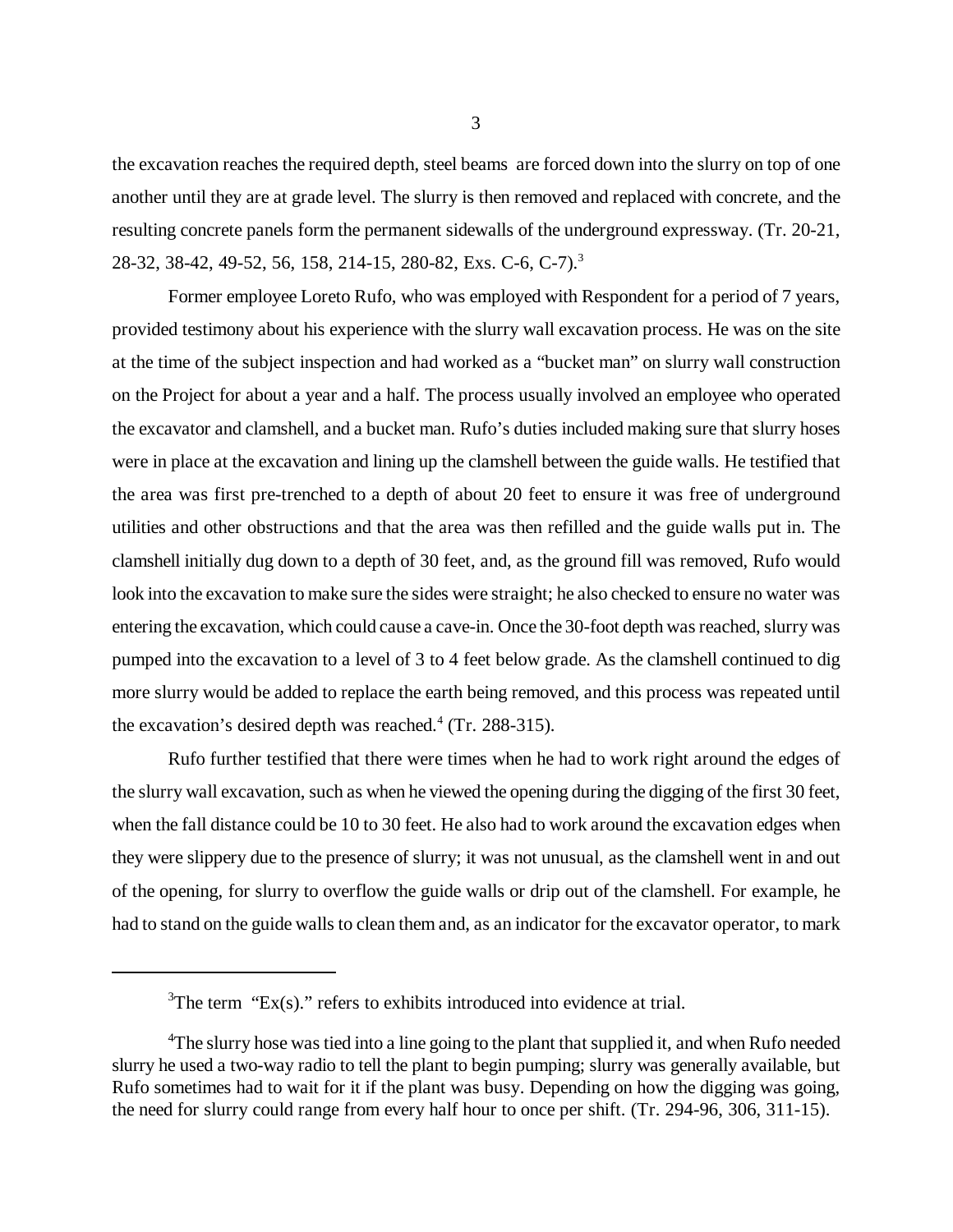the clamshell cables with paint. Rufo also had to set up a sonar camera over the excavation at various times, usually with the help of another worker, to take pictures of the opening to determine its shape and depth, and the taking of pictures could range from a half hour to an hour or more.<sup>5</sup> The slurry level was usually 3 to 4 feet below grade as Rufo performed these tasks, but at times it was over 6 feet and up to 10 to 15 feet below grade; further, while there could be barriers around the opening Rufo had to work inside them, where there was no fall protection. Supervisory personnel sometimes came by to observe Rufo's work, and they would stand by him at the edge of the opening as he checked its depth or help him place the camera over the opening. Rufo knew of four employees who had fallen into slurry openings; two fell in during the concrete pouring process and sustained serious shoulder injuries. (Tr. 304-05, 309-30, 333-34, 340-41).

## **Burden of Proof**

The Secretary has the burden of proving her case by a preponderance of the evidence. In order to establish a violation of an OSHA standard, the Secretary must show (a) the applicability of the cited standard, (b) the employer's noncompliance with the standard's terms, (c) employee access to the violative conditions, and (d) the employer's actual or constructive knowledge of the violation (*i.e.*, the employer either knew, or with the exercise of reasonable diligence could have known, of the violative condition). *Atlantic Battery Co.*, 16 BNA OSHA 2131, 2138 (No. 90-1747, 1994).

# **Citation 2 Item 1: Repeat**

**29 C.F.R. § 1926.501(b)(7)(ii)**, the cited standard, states that "[e]ach employee at the edge of a well, pit, shaft, and similar excavation 6 feet (1.8 m) or more in depth shall be protected from falling by guardrail systems, fences, barricades, or covers." The citation alleges as follows:

Employees were exposed to possible serious fall and drowning hazards while walking and/or working in close proximity to slurry wall ground openings, where standard guardrails, fences, barricades, were not installed around the holes, nor was any other equivalent fall protection used to prevent employees from falling into the ground openings, at the following jobsite locations:

- 1. Atlantic Avenue, Work Zone #241, Panel #W-1.
- 2. Atlantic Avenue, Work Zone #244, Panel #M-42.
- 3. Atlantic Avenue, Work Zone #244, Panel #M-30.

<sup>5</sup>The camera sat over the opening on rails. (Tr. 316-20; Ex. C-11).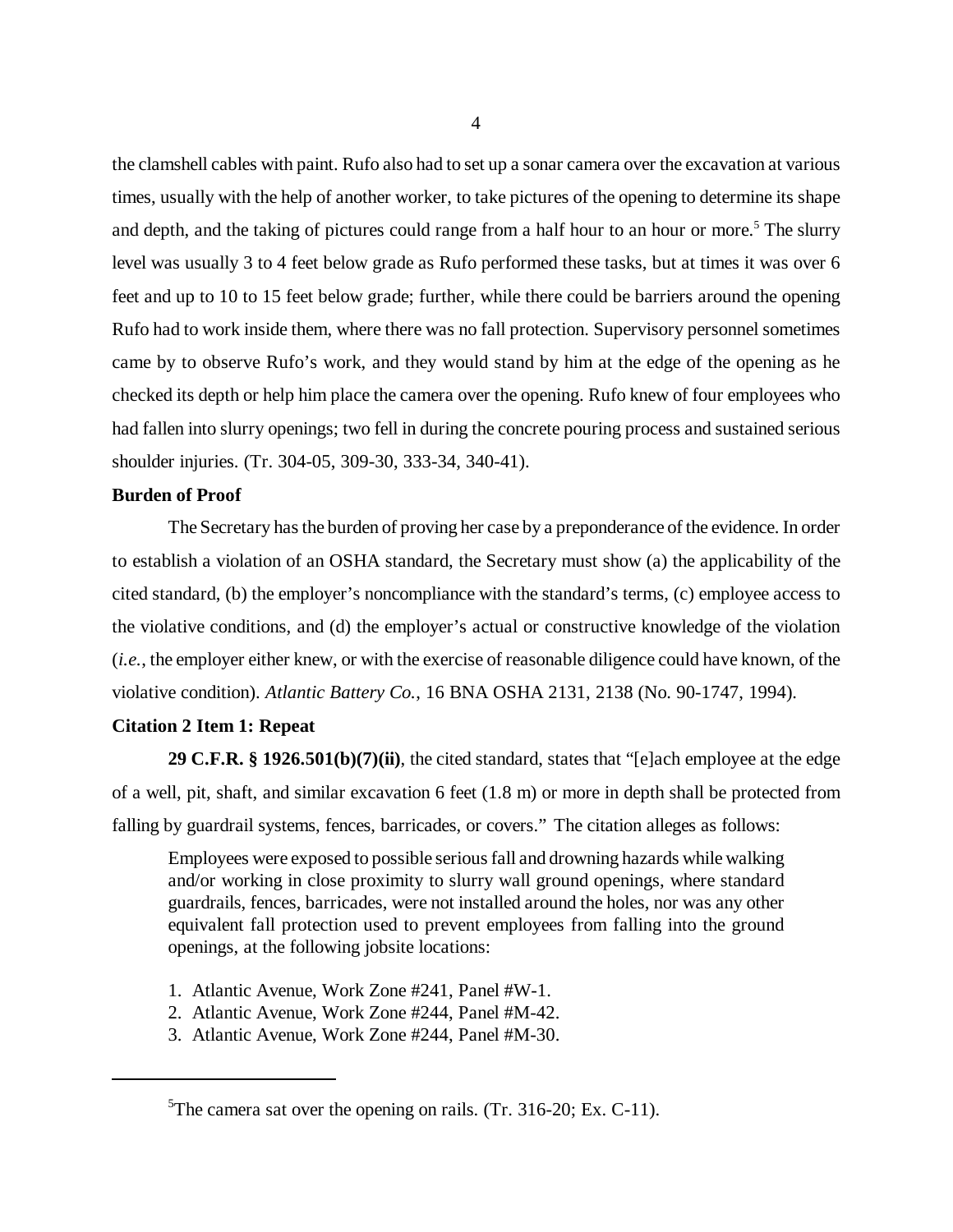## *The Applicability of the Standard*

Respondent challenges the applicability of the standard to the cited condition. It is the Secretary's position that due to its shape and properties (100 feet deep, rectangular in shape, and filled with liquid material) and the obvious fall hazards present, a slurry wall opening is a "well, pit, shaft, [or] similar excavation" and thus falls within the ambit of the standard. Secretary's Post-Trial Brief, pp. 8-9. Respondent, on the other hand, contends that the standard does not apply in this case because the term "slurry wall opening" is not specifically mentioned and because the fall hazard alleged here did not meet the 6-foot threshold due to the fact that the slurry at the subject site was maintained at a level of 3 to 4 feet from the ground surface.

I find that the fact that the term "slurry wall opening" is not specifically addressed in the cited standard is of no consequence with regard to the applicability of the standard. Commission precedent is well settled that "[s]tandards and regulations under the Act are to be broadly and reasonably construed to effectuate the Act's express purpose, which is 'to assure as far as possible every working man and woman in the Nation safe and healthful working conditions and to preserve our human resources.'" *Hackney, Inc.*, 16 BNA OSHC 1806, 1808 (No. 91-2490, 1994) (citations omitted). A review of the cited standard persuades me that its terms are not exclusive or restrictive and, moreover, that the ordinary meaning of those terms makes them applicable to a broad range of manmade openings, cavities or depressions in the ground created by cutting, digging or scooping. I conclude that slurry wall openings are areas which the standard was intended to address and that the standard therefore applies to such openings.<sup>6</sup>

<sup>&</sup>lt;sup>6</sup>In making this finding, the undersigned has reviewed the following definitions:

a. 29 C.F.R. § 1926.650(b) "*Excavation* means any man-made cut, cavity, trench, or depression in an earth surface, formed by earth removal."

b. The following is found in Merriam-Webster's Collegiate Dictionary, 10th Edition (1998)

<sup>1.</sup> **excavation** ... 2: a cavity formed by cutting, digging, or scooping....

<sup>2.</sup> **well** ... 2 a: a pit or hole sunk into the earth to reach a supply of water b: a shaft or hole sunk to obtain oil, brine, or gas ... 4: an open space extending vertically through floors of a structure 5: a space having a construction or shape suggesting a well for water 6 ... b: a deep vertical hole c: a source from which something may be drawn as needed....

<sup>3.</sup> **pit** 1 a (1): a hole, shaft, or cavity in the ground (2): MINE (3): a scooped-out place used for burning something (as charcoal) b: an area often sunken or depressed below the (continued...)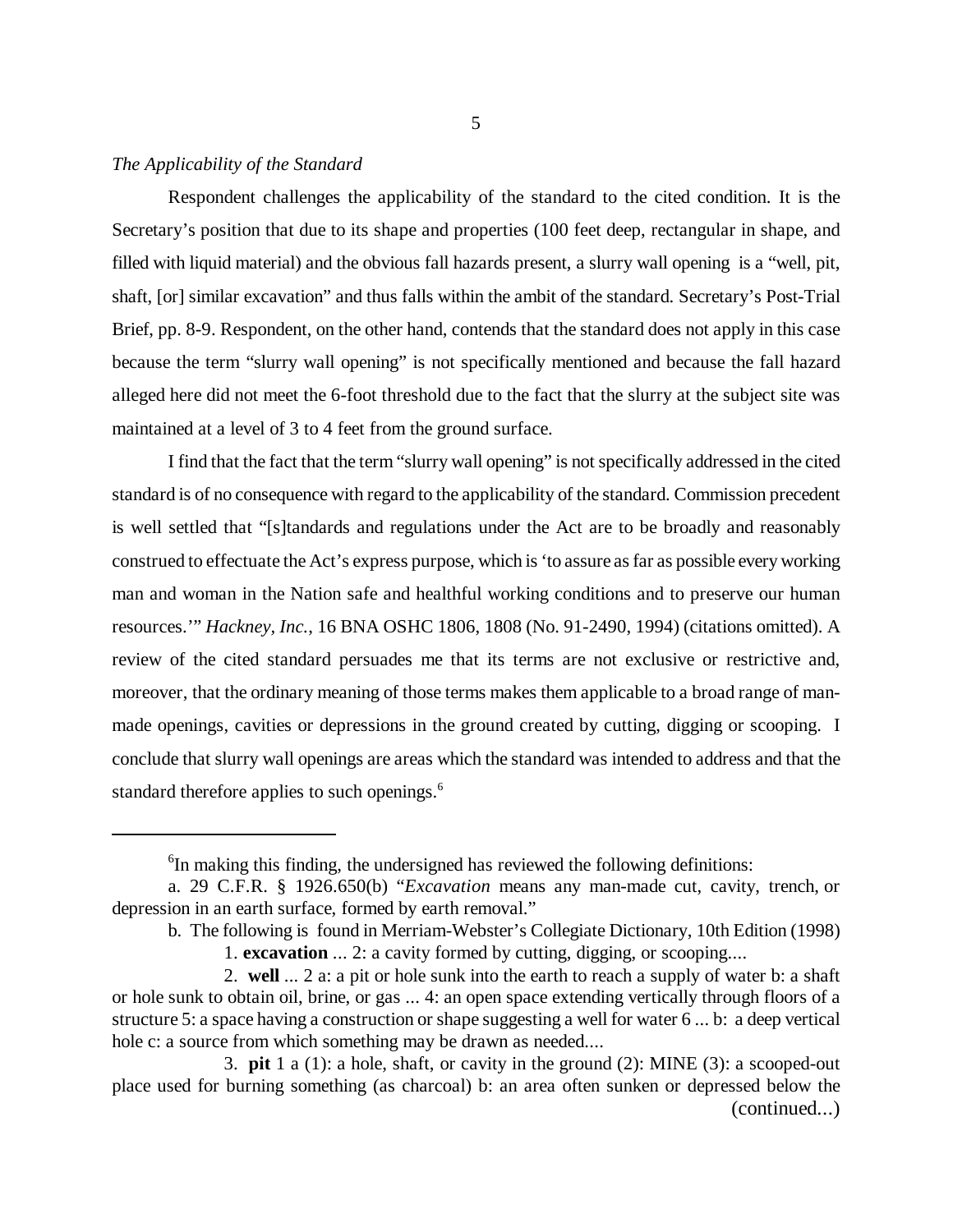As to Respondent's second contention, I note first that the record establishes that the slurry wall openings at the site were dug down to 30 feet before any slurry was pumped into them and that even after slurry was put into an opening its level varied during the excavation process and could be as much as 10 to 15 feet below grade. (Tr. 56-57, 144, 154, 325-26). However, the Secretary contends that Respondent's interpretation does not comport with the standard even when the slurry level was less than 6 feet below grade, asserting that the plain meaning of the phrase "6 feet ... or more in depth" is the distance measured from the ground surface to the bottom of the physical excavation. Secretary's Post-Trial Brief, p. 10. I agree.

Employers are required to choose and use a fall protection system as provided by section 501 at paragraphs (b)(1) through (b)(15), which address fall protection requirements for various areas and activities. Paragraphs  $(b)(1)$  through  $(b)(6)$  and  $(b)(9)$  through  $(b)(15)$  set forth a uniform threshold of exposure of falling from a height of 6 feet or more above and/or to lower level(s).<sup>7</sup> Paragraph (b)(7), on the other hand, addresses areas that are 6 feet or more "in depth" that must be guarded to prevent employees from falling into them. *See also* 59 Fed. Reg. 40,687 (1984). I defer to the Secretary's reasonable interpretation of the standard and find that the language of paragraph (b)(7) is distinguishable from the paragraphs that address a 6-foot height "above" or "to which" one would have to fall in order to reach the lower level. *See Martin v. OSHRC*, 499 U.S. 144 (1991). Accordingly, it is the actual depth of the slurry wall openings and not the distance of the slurry from the ground level that is relevant with respect to the cited conditions.

Respondent's final contention is that the standard is unconstitutionally vague. For the reasons set forth above, I find that the language of the standard is not so vague that "men of common intelligence must necessarily guess at its meaning and differ as to its application." *Georgia Pacific Corp v. OSHRC*, 25 F.3d 999, 1005 (11th Cir. 1994). I also find that Respondent had reasonable

6 (...continued)

adjacent floor area....

<sup>4.</sup> **shaft** ... 3 i: a vertical or inclined opening of uniform and limited cross section made for finding or mining ore, raising water, or ventilating underground workings (as in a cave)....

 $<sup>7</sup>$  The term "lower level" is defined as those areas or surfaces to which an employee can fall.</sup> Such areas or surfaces include ground levels, floors, platforms, ramps, runways, excavations, pits, tanks, material, water, equipment, structures, or portions thereof. *See* 29 C.F.R. § 1926.500(b).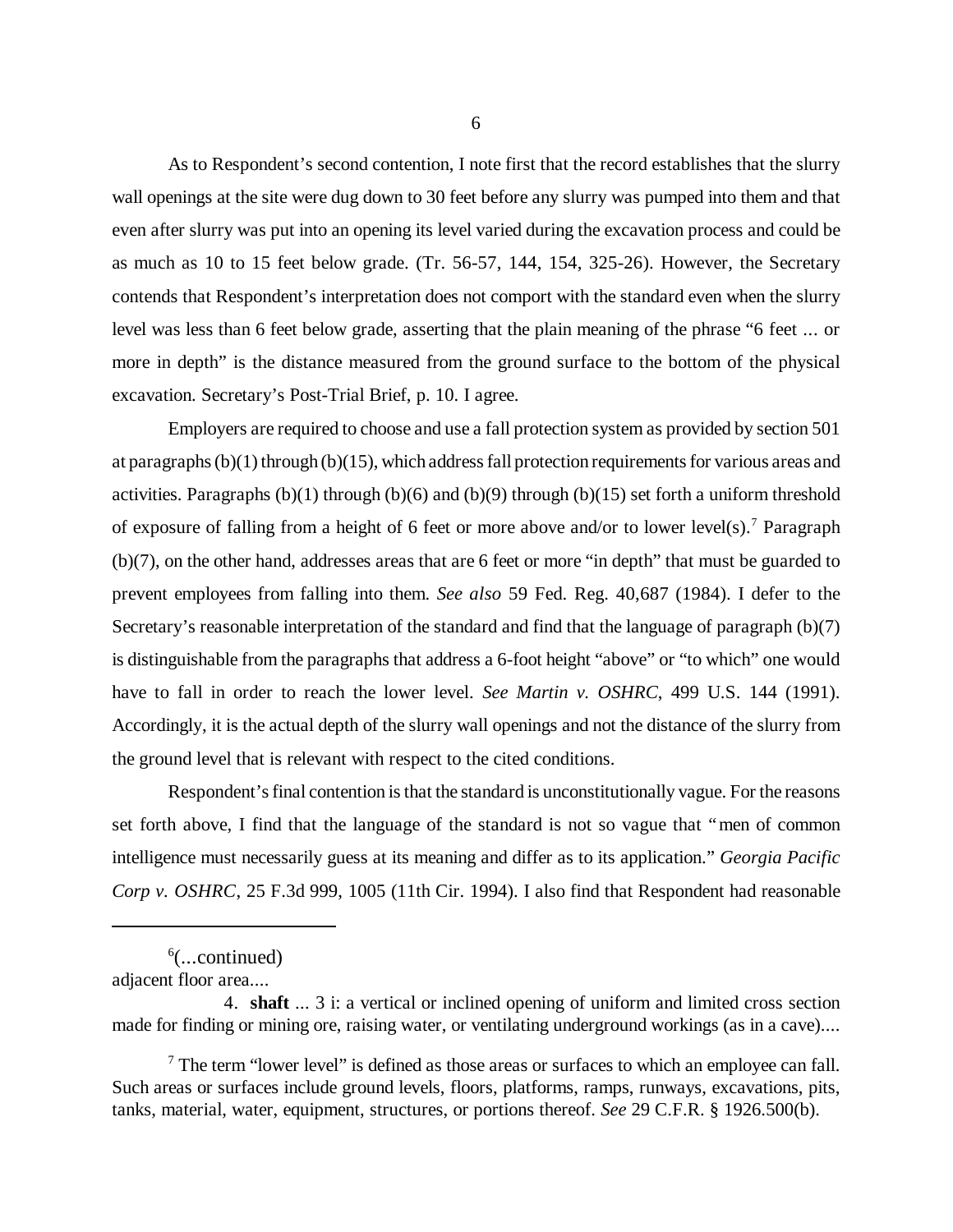notice that the slurry wall excavations fell within the ambit of the standard. This finding is supported by the fact, as discussed *infra*, that Respondent was cited in 1996 under the same standard and on the same Project for lack of barriers for its slurry wall excavations and that it provided OSHA photographs for abatement purposes which addressed the standard's requirements. (Exs. C-3-C-5).<sup>8</sup> *The Violation and Employee Exposure*

Upon arriving at the site, the CO's observed and photographed a clamshell in operation, and an employee, John McDunough, working adjacent to a slurry wall opening identified as Work Zone #241, Panel #W-1. The clamshell was inside the opening, a wooden guardrail or barrier was on the right side of the opening, and a hose going underneath the guardrail was pumping slurry into the opening. McDunough was between the opening and the guardrail, which was the only barrier around the excavation. CO Steel testified that McDunough told him that the excavation was about 20 feet deep, that he was there to assist the excavator operator, and that his duties included checking the hoses and cables and making sure the clamshell went into the opening straight.<sup>9</sup> He said that McDunough was 3 feet from the edge of the excavation and that there was nothing to prevent his falling in. He also said that one end of the guardrail had to be removed to allow the clamshell to work but that this did not justify McDunough's being 3 feet from the edge of the excavation without any protection. (Tr. 74-77, 93, 96-97, 131-33, 173-75, 234; Exs. C-6-C-8).<sup>10</sup>

CO Steel further testified that they went across the street where a similar slurry excavation, identified as Work Zone #244, Panel #M-42, was in progress. He saw a crane in operation and an employee, Joe Rego, standing about 3 feet from the edge of the slurry opening; he also saw that there was nothing between Rego and the edge of the opening. Rego was watching the clamshell and looking down into the opening, but, as the CO's approached, he walked away from the opening and

<sup>&</sup>lt;sup>8</sup>That there is no Commission precedent in this regard is of no consequence. A void in case law does not grant an employer immunity from the enforcement of applicable OSHA standards. *Columbia Art Works, Inc.*, 10 BNA OSHC 1132, 1133 (No. 78-29, 1981).

 $\rm ^{9}CO$  Steel did not measure the depth of the slurry from grade level. (Tr. 173).

 $10$ Respondent's suggestion that these photos may have been taken before its superintendent was contacted is of no moment. The photos show Respondent's employee working in an open area in public view. *See L.R. Willson & Sons, Inc.*, 10 BNA OSHC 2059, 2060 (No. 94-1546, 1997); *Regional Scaffolding & Hoisting Co.*, 17 BNA OSHC 2067, 2069 (No. 93-577, 1997).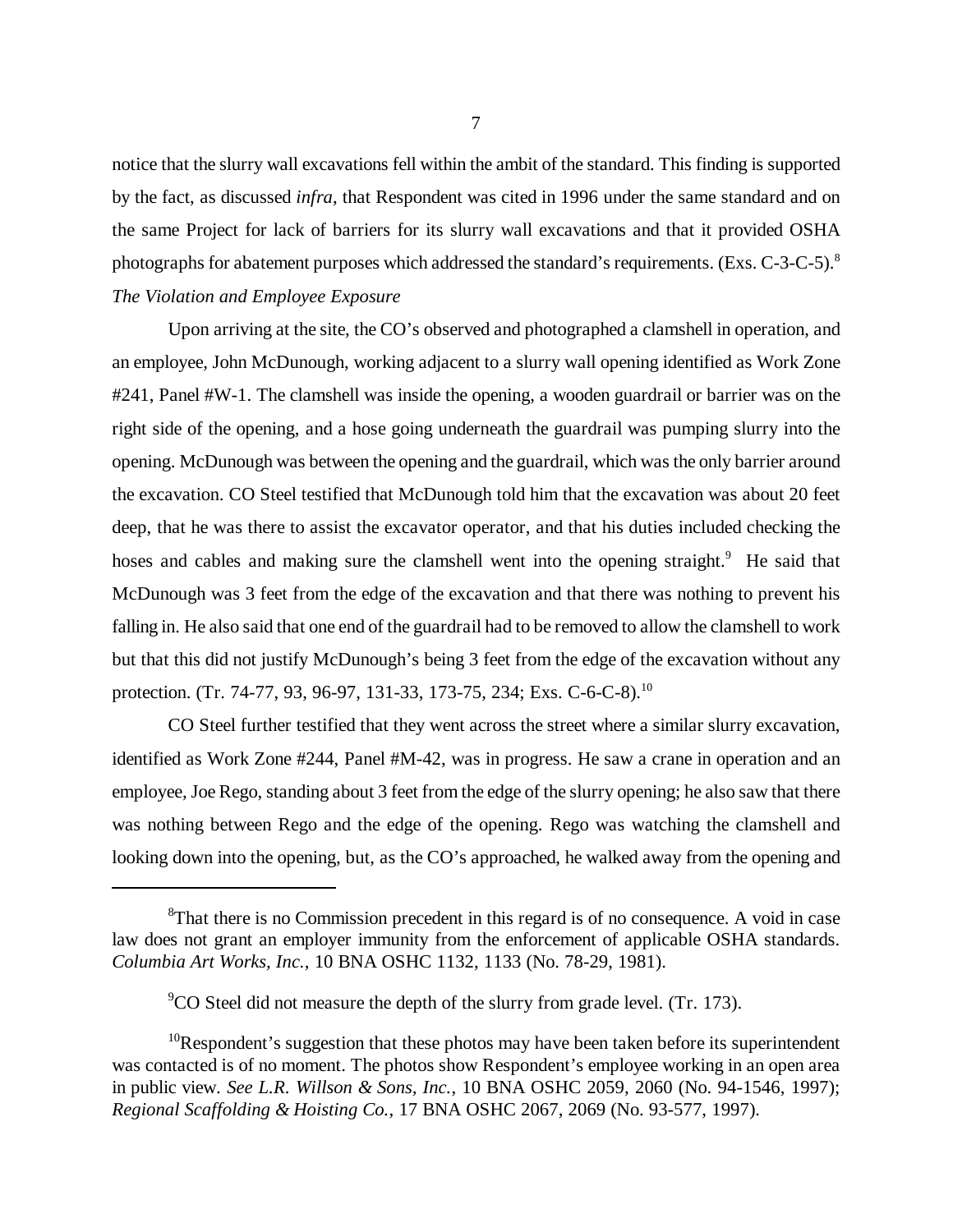stood behind a barrier on the left side of the excavation. CO Steel said that he looked down into the opening from behind the barrier, that he observed that the slurry level was about 10 feet below grade, and that Rego told him the excavation was 60 to 80 feet deep. (Tr. 134-37, 139-45; Ex. C-10).

The CO's approached another slurry wall excavation, identified as Work Zone #244, Panel #M-30. CO Steel saw a chain link fence surrounding the excavation and several people standing around an excavator that was parked just outside the fence. He also saw a camera on rails over the excavation and a probe that descended into the opening. Loreto Rufo, one of the individuals present, told him that he and the others had just placed the camera on the rails over the opening in order to determine the depth of the excavation and that they had had to take away a portion of the fence to do so. Rufo also told the CO that there had been no fall protection when they installed the camera and the rails and that the excavation was 100 feet deep. CO Steel himself observed the slurry to be about 3 feet below ground level. (Tr. 147-55, 167-69; Exs. C-11-C-12).

I find that the conditions described above establish by a preponderance of the evidence that Respondent's employees were performing activities which required them to be at or over the slurry wall openings and that there was no fall protection to prevent them from falling into the excavations. The testimony of CO Steel was not rebutted by Respondent, and Rufo's testimony, set out *supra*, corroborates that of the CO. I therefore conclude that the conditions at the site exposed employees to falls to depths of 6 feet or more and that Respondent was in violation of the subject standard. *Knowledge*

It is clear from the foregoing that the cited conditions were based on physical conditions and practices which were readily apparent to anyone who looked. I find that Respondent's management should have been aware of the conditions and that Respondent had constructive knowledge of them. *Hamilton Fixtures*, 16 BNA OSHC 1073, 1096 (No. 88-1720, 1993), *aff'd without published opinion*, 28 F.3d 1213 (6th Cir. 1994); *Simplex Time Recorder Co. v. Brock*, 766 F.2d 575, 589 (D.C. Cir. 1985). This finding is bolstered by the fact that Respondent was previously cited under the same standard and similar circumstances on the same Project. *See* "repeat" discussion, *infra*. *Classification: Repeat-Serious*

A violation is properly classified as repeated under section 17(a) of the Act if, at the time of the alleged repeated violation, there was a Commission final order against the same employer for a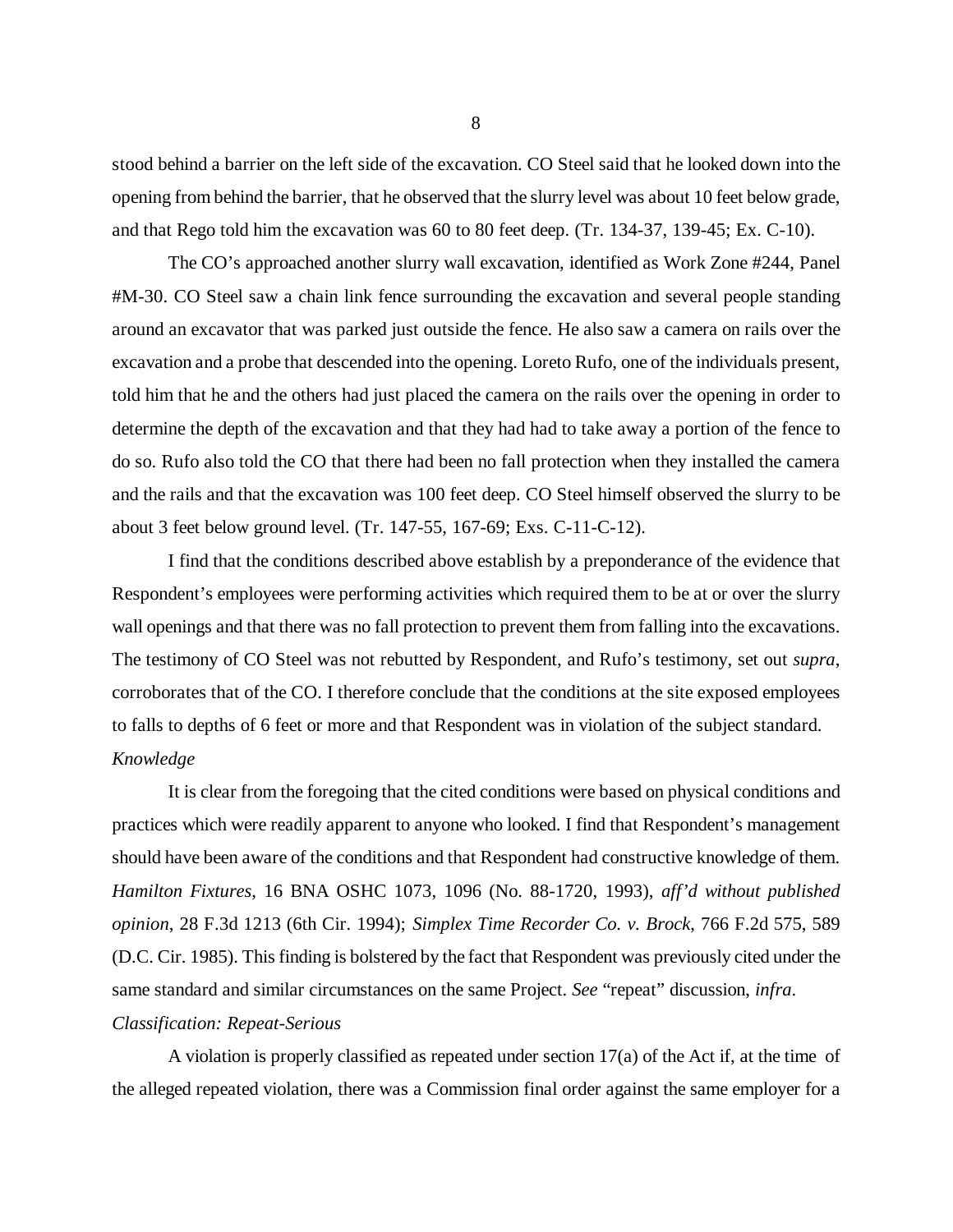substantially similar violation. *Edward Joy Co.*, 15 BNA OSHA 2091, 2092 (No. 91-1710, 1993); *Potlatch Corp.*, 7 BNA OSHA 1061, 1063 (No. 16183, 1979). Unless the violation involves a general standard, the Secretary establishes her prima facie case of similarity by showing that both violations are of the same standard. 15 BNA OSHC at 2092.

It is undisputed Respondent was cited on April 29, 1996, for violating the instant standard because employees were observed walking and/or working adjacent to a slurry wall opening having no guardrails, fences, or barricades around it. (Tr. 22; Ex. C-1). CO Steel testified that on April 2, 1996, he inspected a work site of Respondent that abutted the subject site and was part of the Project. He observed that there were no guardrails or barriers around the slurry wall excavation, which was 60 to 80 feet in depth, that the slurry level was about 15 feet below ground level, and that there were employees exposed to falls into the opening. As a result of this inspection, OSHA issued Respondent a citation alleging that employees were exposed to serious fall and drowning hazards while walking and/or working in close proximity to the unguarded slurry wall opening. OSHA and Respondent informally settled this citation on May 22, 1996. Before executing the settlement, Respondent represented to OSHA that it had abated the condition by installing a guardrail system in accordance with 29 C.F.R. § 1926.502 around the perimeter of each active slurry wall excavation to protect employees working at or near the opening. At the hearing, the Secretary presented photos that Respondent had provided OSHA as to its abatement of the 1996 citation; the photos show a slurry wall excavation with guardrails along its perimeter. (Tr. 48-49, 55-56, 60-66, 69; Exs. C-4, C-5).

Based on the foregoing, I find that this violation was appropriately classified as repeated. I further find that the violation was serious. Section 17(k) of the Act, 29 U.S.C. § 666(k), provides that a violation is serious if there is a "substantial probability that death or serious physical harm could result." Respondent asserts that no serious injuries would occur upon an employee falling into a slurry wall opening because, due to the fact that slurry has a specific gravity of greater than one, the person would "bob like a cork." (Tr. 30).<sup>11</sup> However, the record establishes that the edges of the slurry wall excavations become slippery due to slurry overflows. The hazard associated with this condition is that of slipping or tripping at the edge of an excavation and falling into it, and, in so doing, hitting one's

<sup>&</sup>lt;sup>11</sup> Ex. R-2 indicates that the specific gravity for the slurry solution was 2.79.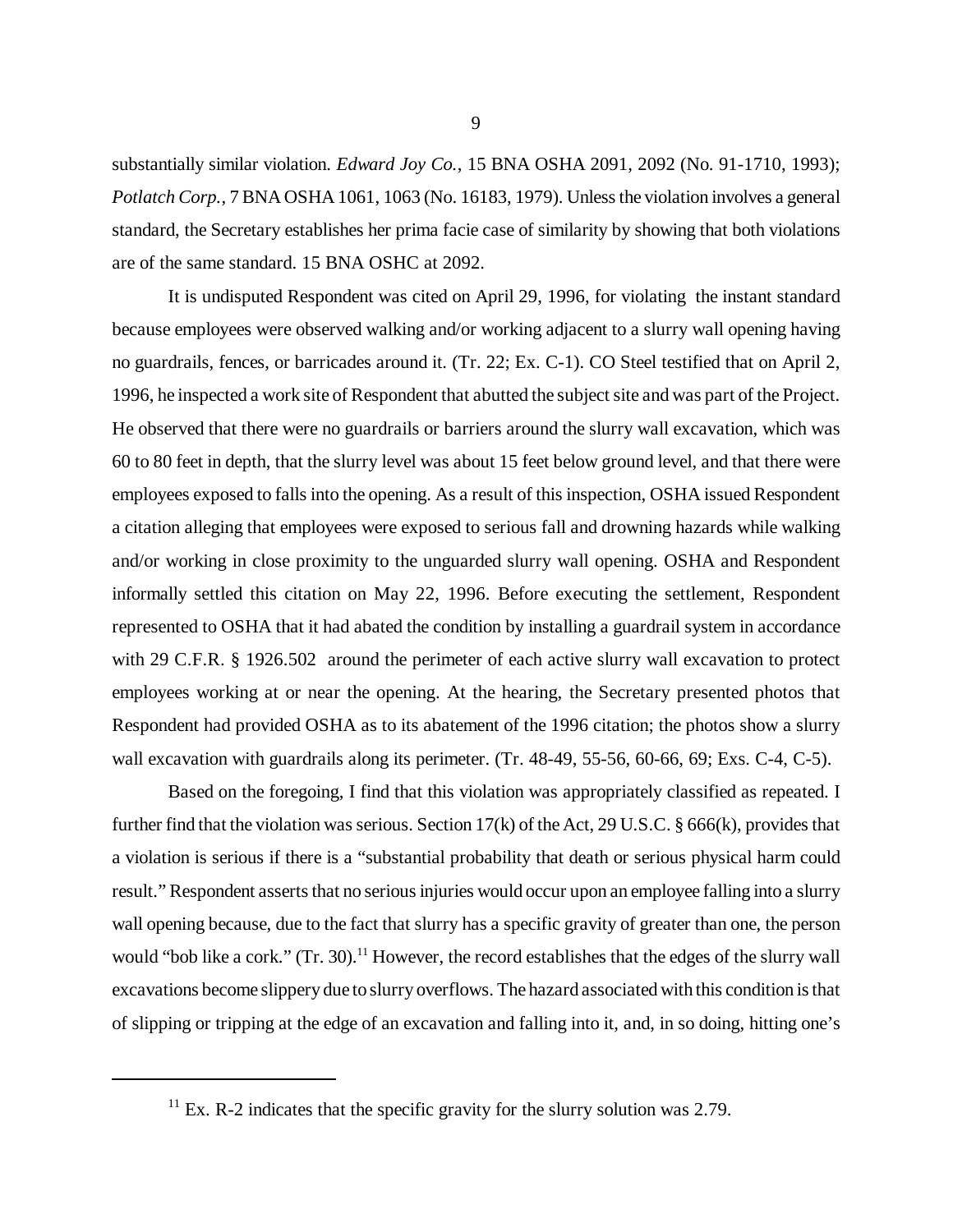head against the concrete guide wall and being knocked unconscious. This presents not only the possibility of a serious head injury but also a drowning hazard, especially if the fall is face down. In addition, slurry wall excavations at the site took place at night, the operation generally involved only an excavator operator and a bucket man, and slurry levels could be as much as 15 feet below grade. These considerations could deter the prompt detection of an accident and could also complicate the rescue of a person who had fallen into a slurry wall opening. (Tr. 157, 223 226-27, 231). Finally, Rufo's testimony, set out *supra*, shows that employees were exposed to falls of up to 30 feet during the initial part of slurry wall excavations; his testimony also establishes that four employees had fallen into slurry wall openings and that two had sustained serious shoulder injuries when they fell in during concrete pouring operations. Respondent's assertion is rejected.

#### *Penalty*

Once a contested case is before the Commission, the amount of the penalty proposed is just that - a proposal. The Commission, as the final arbiter of penalties, makes the determination of what constitutes an appropriate penalty. In so doing, the Commission must give "due consideration" to the four criteria under section 17(j) of the Act, 29 U.S.C. § 666(j). These penalty factors are the size of the employer's business, the gravity of the violation, the employer's good faith, and its prior history. *J.A. Jones Construction Co.*, 15 BNA OSHC 2201, 2213-14 (No. 87-2059, 1993).

The record shows that the gravity of this violation was in the moderate range but that the severity was high, due to the serious injuries, or even death, that could have resulted in the event of an accident. The probability of an accident occurring was lesser because of the number of employees present and their frequency of exposure. After taking these elements into account, OSHA's gravitybased penalty was \$2,500.00, and because there were no adjustments to this amount for size, history or good faith, the proposed penalty as reflected in the citation is \$2,500.00.<sup>12</sup> However, as the Secretary points out in her post-hearing brief, OSHA's Field Inspection Resource Manual provides for the gravity-based penalty for the first repeat violation for a large employer such as Respondent to be multiplied by five. The Secretary further points out that OSHA inadvertently failed to apply the multiplier in this case and that a penalty of \$12,500.00 should have been proposed. (Tr. 251, 256).

<sup>&</sup>lt;sup>12</sup>Respondent had over 250 employees and had been cited for a serious violation in the past three years, and no adjustment for good faith was made as the violation was repeated. (Tr.252-55).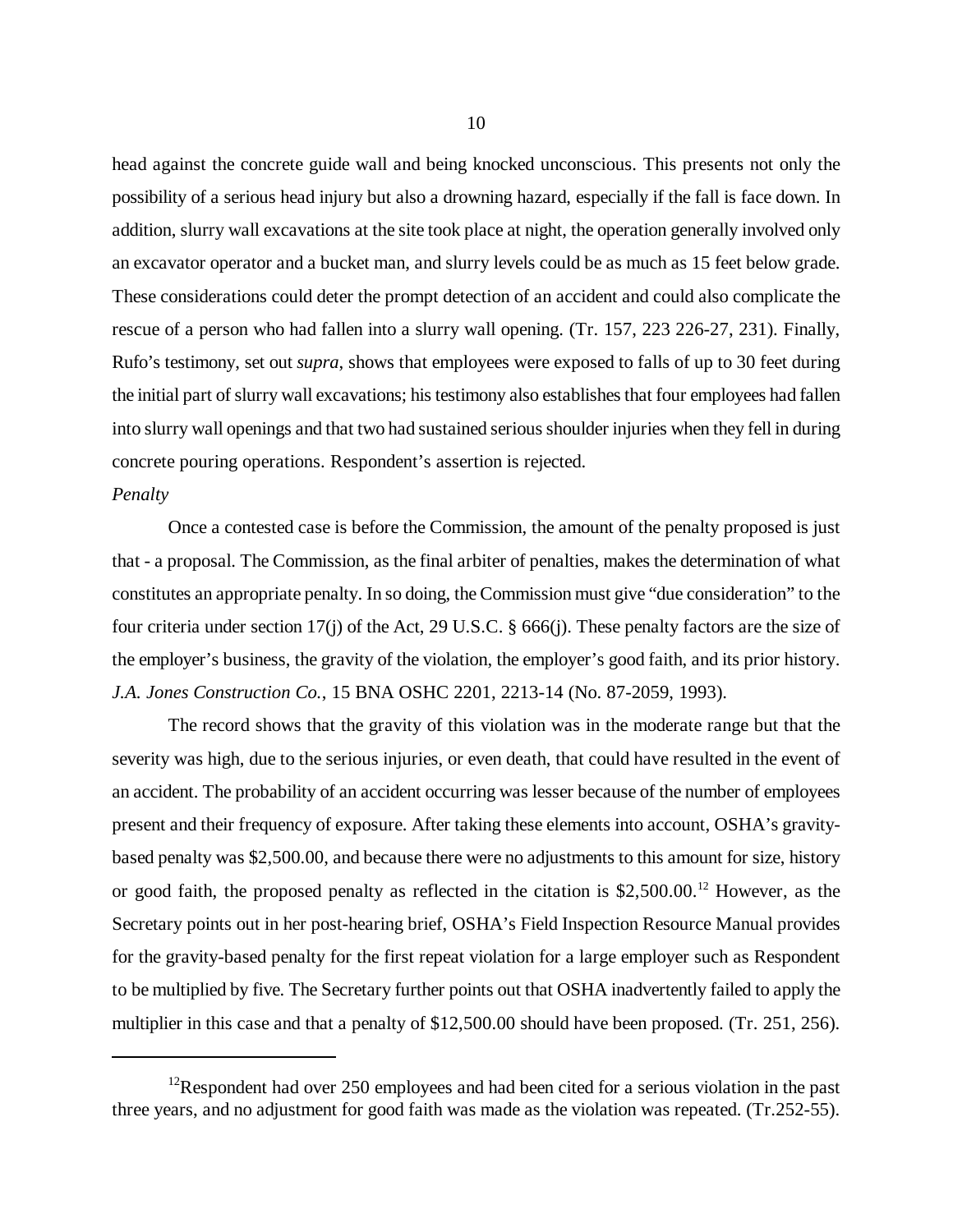The Secretary contends that under the circumstances, the Commission should assess the larger penalty. *See* Secretary's Post-Hearing Brief, pp. 16-17. I agree with the Secretary that the larger penalty appropriately reflects the facts and circumstances in this case and, in particular, the repeatserious nature of the violation.<sup>13</sup> A penalty of \$12,500.00 is therefore assessed for this citation item.

#### **Citation 1 Item 1: Serious**

**29 C.F.R. § 1926.502(i)(3)**, the cited standard, states that "[a]ll covers [for holes in floors, roofs, and other walking/working surfaces] shall be secured when installed so as to prevent accidental displacement by the wind, equipment, or employees." The citation alleges as follows:

Employees were exposed to possible serious injuries while walking and/or working in close proximity to excavated slurry wall ground openings which were covered with sheets of plywood which were not secured.

The record indicates that at the end of the night, if a slurry opening was not finished, plywood was placed over the opening. Plywood was also used to cover a slurry wall excavation once it was filled in with concrete to the specified level. (Tr. 328, 194-95). CO Jones testified that he saw a steel beam projecting from the ground that was surrounded by four overlapping sheets of plywood and that he could see an opening under the plywood as part of the guide wall was broken. He also testified that the opening was located between Panels #M-30 and #M-42, which were 70 to 75 feet apart, that he was able to displace the plywood by hooking the side of his boot sole under a corner of each sheet and lifting it, and that the corner of one sheet was encrusted in mud, which made raising it more difficult. The CO said the cover was inadequate because it was not secured to keep someone from picking the sheets up and carrying them away. (Tr. 188-99; 205-10; Exs. C-13, C-14).

29 C.F.R. § 1926.500(b) defines the term "hole" as "a gap or void 2 inches (5.1 cm) or more in its least dimension, in a floor, roof or other walking/working surface." Based on this definition and the record, I find that the cited area was a "hole" within the meaning of the standard and that the standard applies to it. Regardless, I conclude that the Secretary has not met her burden of proving by a preponderance of the evidence that Respondent violated the standard. The language of the standard itself makes it clear that covers over holes are to be secured to prevent accidental

<sup>&</sup>lt;sup>13</sup>In this regard, I note that section 17(a) of the Act provides that an employer who repeatedly violates the Act may be assessed a civil penalty of not more than \$70,000.00 for each violation.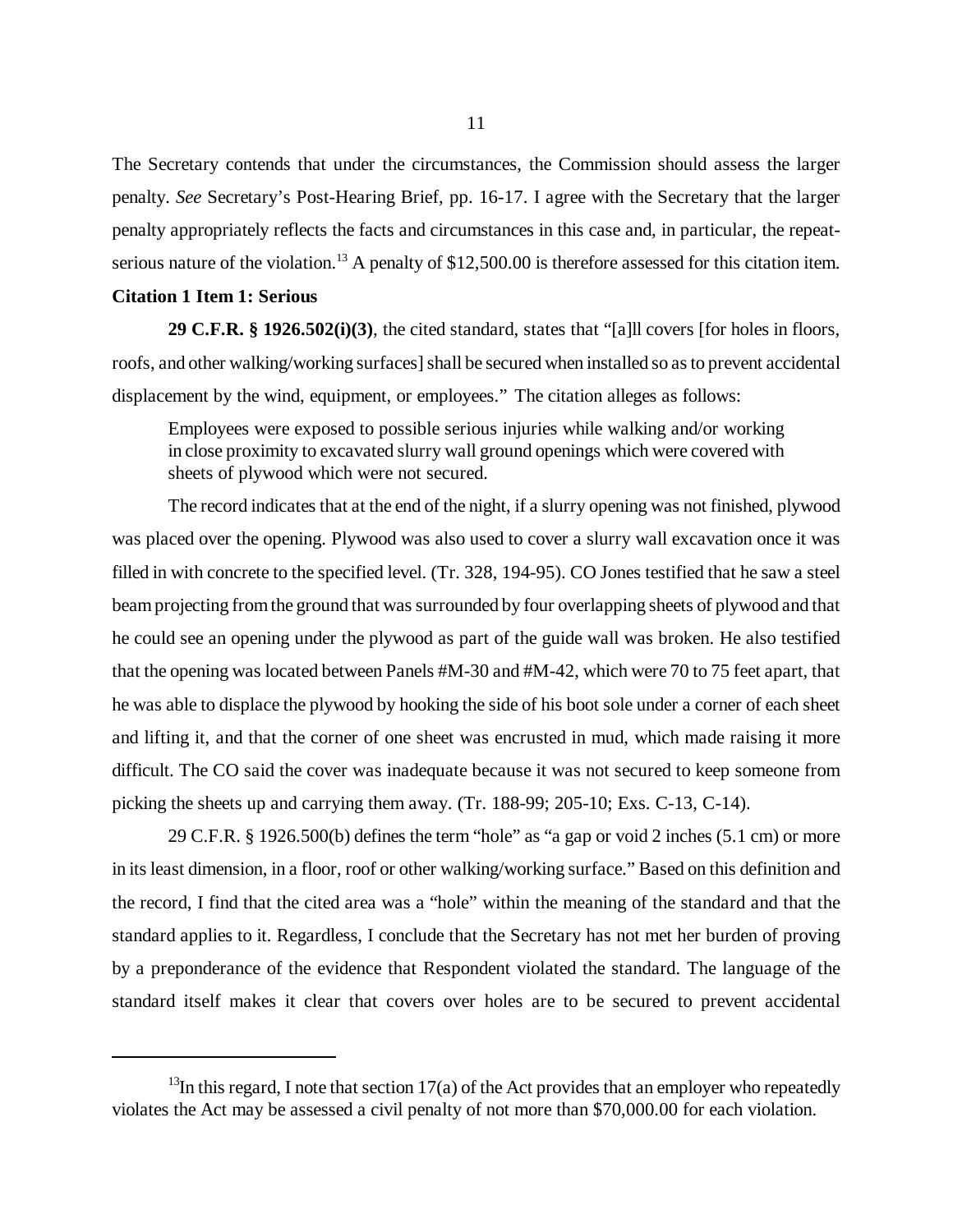displacement. In addition, the legislative history shows that the intent of the standard was to ensure that covers be secured when installed so that employees cannot easily remove them and so that wind and equipment will not accidentally displace them. *See* 59 Fed. Reg. 40,716 (1984). The language of the standard and its legislative history persuade me that the purpose of the standard is to prevent accidental, not intentional, displacement of hole covers. However, the CO's testimony establishes that he intentionally displaced the plywood sheets by lifting them up with his boot. Further, as he himself stated, his concern was that the sheets were "not secured to keep someone from picking them up and walking away with them." (Tr. 197). Finally, in my view, that the plywood sheets were overlapping also mitigates against accidental displacement.

In addition to the foregoing, the record contains no evidence that employees during the course of their assigned working duties, their personal comfort activities on the job, or their normal ingressegress to and from their assigned workplaces, would have been in a zone of danger or that it was reasonably predictable that they will be in a zone of danger. *See Kaspar Electroplating Corp.*, 16 BNA OSHC 1517, 1521 (No. 90-2866, 1993); *Armour Food Co.*, 14 BNA OSHC 1817, 1824 (No. 86-247, 1990). The record shows that all non-working openings were covered and that no employees were observed walking over covered openings. (Tr. 181). Moreover, there is nothing to establish that employees had any reason to be working or traveling in the area of the cited opening. First, the CO's testimony about what is shown in Ex. C-13, his photo of the condition, was speculative and unpersuasive.<sup>14</sup> (Tr. 191-92). Second, that an extension cord may have been in the area of the

- Q -- gray and some green.
- A I can tell you what I believe it to be.
- Q Yes?
- A I believe that is the preparation for a concrete pumping operation for a slurry pit.
- Q Okay. Who took this photograph?
- A I took this photograph.
- Q Does this photograph appear to be the scene you observed during the inspection at (continued...)

 $14Q$  I see. I see, in the lower left-hand part of the photograph, something yellow, can you tell what that is?

A I believe that is an extension cord, it looks like an extension cord to me.

Q And in the upper right-hand part of the photograph, can you tell me what you see there? There's some --

A I can --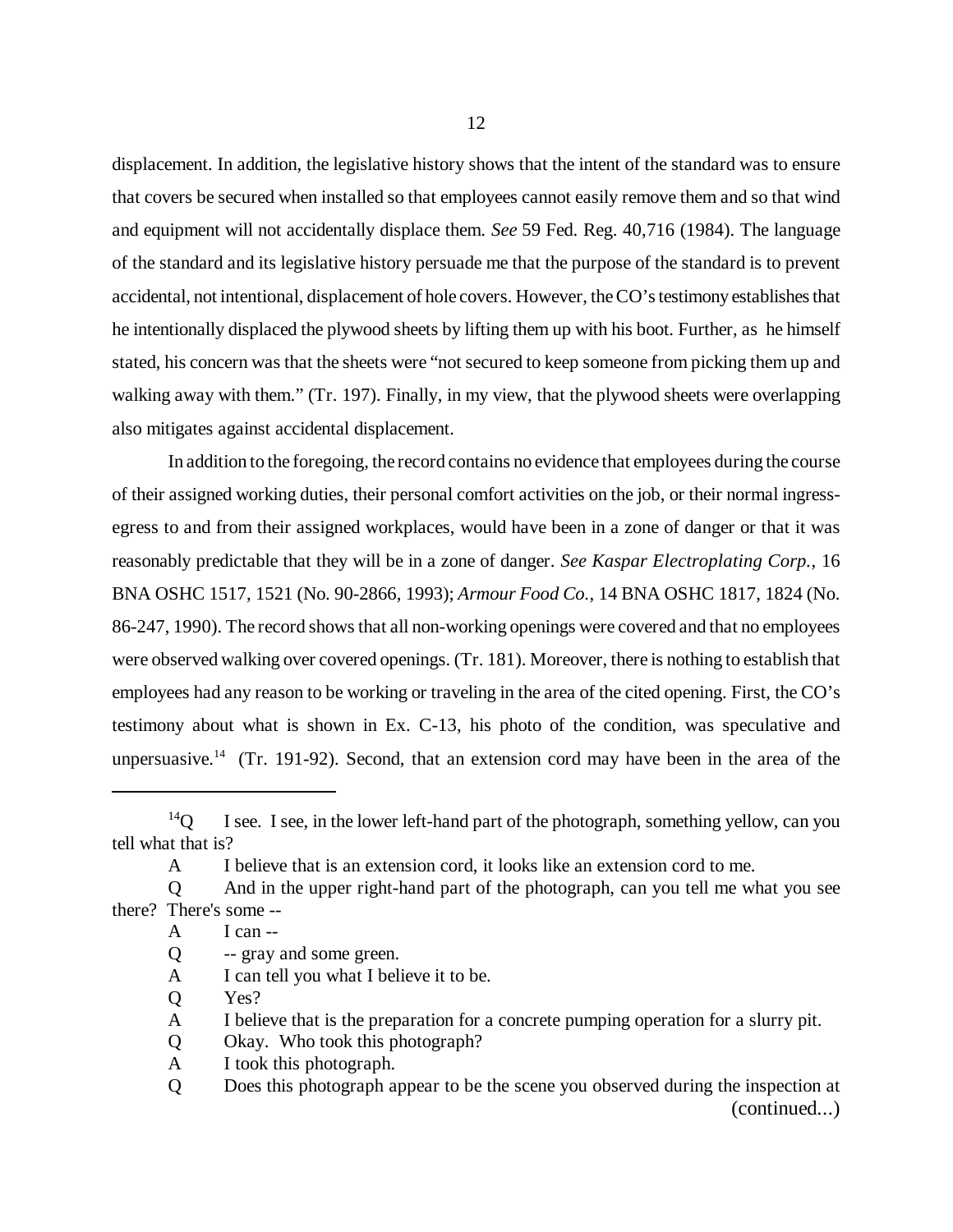opening does not demonstrate employee exposure, especially since the Secretary presented no evidence to show when or how the cord was placed in the area or if the cord would be used by employees as they worked. Third, that the cited opening was between two work areas 70 to 75 feet apart, that is, Panels #M-30 and #M-42, does not show that the employees seen at Panel #M-42 had any reason to be in the cited area or to go from one panel to the other. (Tr. 227). I conclude that the Secretary has not proved employee access to the cited condition. This item is accordingly vacated.

# **Citation 1 Item 2: Serious**

**29 C.F.R. § 1926.502(i)(4)**, the cited standard, states that "[a]ll covers [for holes in floors, roofs, and other walking/working surfaces] shall be color coded or they shall be marked with the word "HOLE" or "COVER" to provide warning of the hazard." The citation alleges as follows:

Employees were exposed to possible serious injury while walking and/or working in close proximity to slurry wall ground openings which were covered with sheets of plywood, which were not marked to provide a warning of the hazard.

The record shows that this citation item was issued because the sheets of plywood over the opening addressed in item 1 were not clearly marked with the word "hole." (Tr. 182). CO Jones testified that the letters "HO" and what appeared to be an arrow were written in orange on one sheet of the cover. He said this was an inadequate indication of the hole underneath, that the arrow beside the letters "HO" was misleading because the hole encompassed a larger area than indicated, and that the standard requires the word "hole" or "cover" to be spelled out. (Tr. 193-97).

I find that the marking of only one panel with the letters "HO" was not sufficient to alert employees that plywood sheets had been placed as covers over a hole, particularly since Ex. C-13, the CO's photo of the condition, reveals that the position of the marked panel could be misleading with regard to the exact location of the hole. However, for the reasons set forth *supra*, with respect to Citation 1, Item 1, I conclude that the record is devoid of evidence establishing employee exposure to the cited condition. This item is therefore vacated.

issue?

A Yes.

 $14$ (...continued)